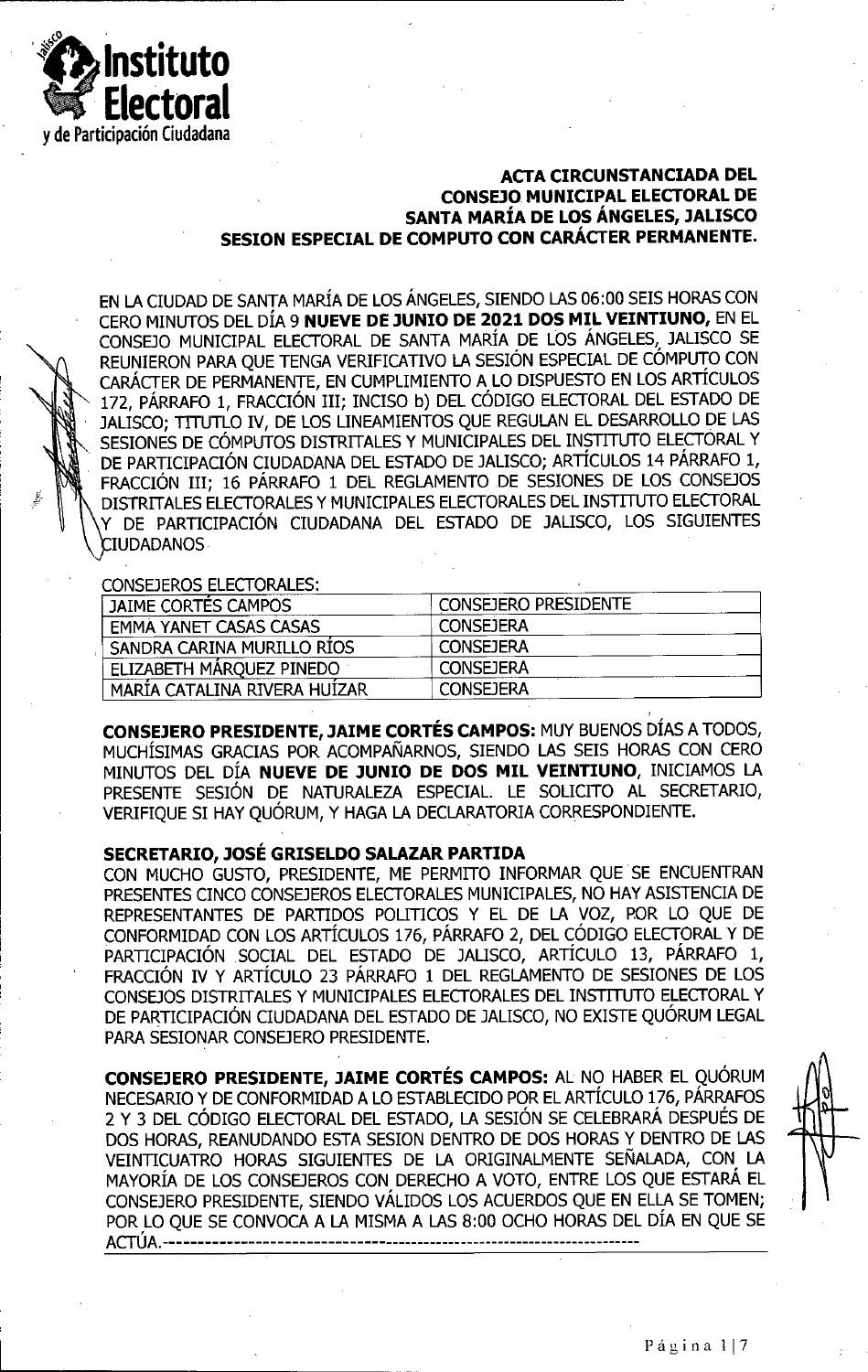

**CONSEJERO PRESIDENTE, JAIME CORTES CAMPOS:** CONSEJERAS, CONSEJEROS Y REPRESENTANTES DE LOS PARTIDOS POLITICOS, SIENDO LAS 8 HORAS CON CERO MINUTOS DEL DIA 09 NUEVE DE JUNIO DEL ANO 2021 DOS MIL VEINTIUNO Y CON FUNDAMENTO EN EL PÁRRAFO TERCERO DEL ARTÍCULO 176 DEL CÓDIGO ELECTORAL <sup>L</sup> DEL ESTADO DE JALISCO, ESTABLECIDOS EN EL DOMICILIO OFICIAL DEL CONSEJO |\ MUNICIPAL ELECTORAL DE SANTA MARIA DE LOS ANGELES, JALISCO, UBICADO EN LA | CALLE ZARAGOZA, NUMERO 07, COLONIA CENTRO, DE ESTA CIUDAD DE SANTA MARIA DE LOS ÁNGELES, JALISCO SE REUNIERON PARA QUE TENGA VERIFICATIVO LA IP **SESION ESPECIAL DE COMPUTO CON CARACTER DE PERMANENTE,** EN CUMPLIMIENTO a LO DISPUESTO EN LOS ARTICULOS 172, PARRAFO 1, FRACCION III; INCISO b) DEL CÓDIGO ELECTORAL Y DE PARTICIPACIÓN SOCIAL DEL ESTADO DE JALISCO, ARTÍCULOS 14, PÁRRAFO 1, FRACCIÓN III; 16 PÁRRAFO 1; DEL REGLAMENTO DE SESIONES DE LOS CONSEJOS DISTRITALES ELECTORALES Y MUNICIPALES ELECTORALES DEL INSTITUTO ELECTORAL Y DE PARTICIPACION CIUDADANA DEL ESTADO DE JALISCO, SE LE SOLICITO AL SECRETARIO TOME LISTA DE ASISTENCIA Y SI EXISTE QUÓRUM REALICE LA DECLARATORIA CORRESPONDIENTE, HACIENDO DEL CONOCIMIENTO QUE LA MISMA DARA INICIO CON LA MAYORIA DE LOS CONSEJEROS ELECTORALES PROPIETARIOS CON DERECHO A VOTO Y CON LOS CONSEJEROS REPRESENTANTES DE LOS PARTIDOS POLITICOS QUE SE ENCUENTRAN PRESENTES, ESTANDO PRESENTES LOS SIGUIENTES CIUDADANOS:--

**SECRETARIO, JOSE GRISELDO SALAZAR PARTIDA:** PRESIDENTE, ME PERMITO INFORMAR QUE SE ENCUENTRAN PRESENTES:

CONSEJEROS ELECTORALES:

| ~~~~~~~~~~~~~~~~~~~~~~        |                             |  |  |
|-------------------------------|-----------------------------|--|--|
| JAIME CORTES CAMPOS           | <b>CONSEJERO PRESIDENTE</b> |  |  |
| <b>EMMA YANET CASAS CASAS</b> | <b>CONSEJERA</b>            |  |  |
| SANDRA CARINA MURILLO RIOS    | <b>CONSEJERA</b>            |  |  |
| ELIZABETH MÁROUEZ PINEDO      | <b>CONSEJERA</b>            |  |  |
| MARIA CATALINA RIVERA HUIZAR  | <b>CONSEJERA</b>            |  |  |

CONSEJEROS REPRESENTANTES DE LOS PARTIDOS POLITICOS:

| LUIS ENRIQUE MÁRQUEZ FLORES   | PARTIDO ACCIÓN NACIONAL                             |  |  |
|-------------------------------|-----------------------------------------------------|--|--|
| ' SERGIO ALONSO RUÍZ RENTERÍA | <b>REVOLUCIONARIO</b><br>I PARTIDO<br>INSTITUCIONAL |  |  |

HACIENDO COMSTAR QUE SE ENCUENTRAN PRESENTES EL PRESIDENTE DEL CONSEJO MUNICIPAL ELECTORAL, CUATRO CONSEJERAS MUNICIPALES ELECTORALES Y DOS REPRESENTANTES DE PARTIDOS POLITICOS ASI COMO EL SECRETARIO, POR LO QUE DE CONFORMIDAD CON LOS ARTÍCULOS 176 PÁRRAFO 1, 2 Y 3, DEL CÓDIGO ELECTORAL DEL ESTADO DE JALISCO, Y 25 PÁRRAFO 1, DEL REGLAMENTO DE SESIONES DE LOS CONSEJOS DISTRITALES Y MUNICIPALES DEL INSTITUTO ELECTORAL Y DE PARTICIPACION CIUDADANA DEL ESTADO DE JÀLISCO, SE DECLARÓ LA EXISTENCIA DE QUÓRUM LEGAL. ...............

**\**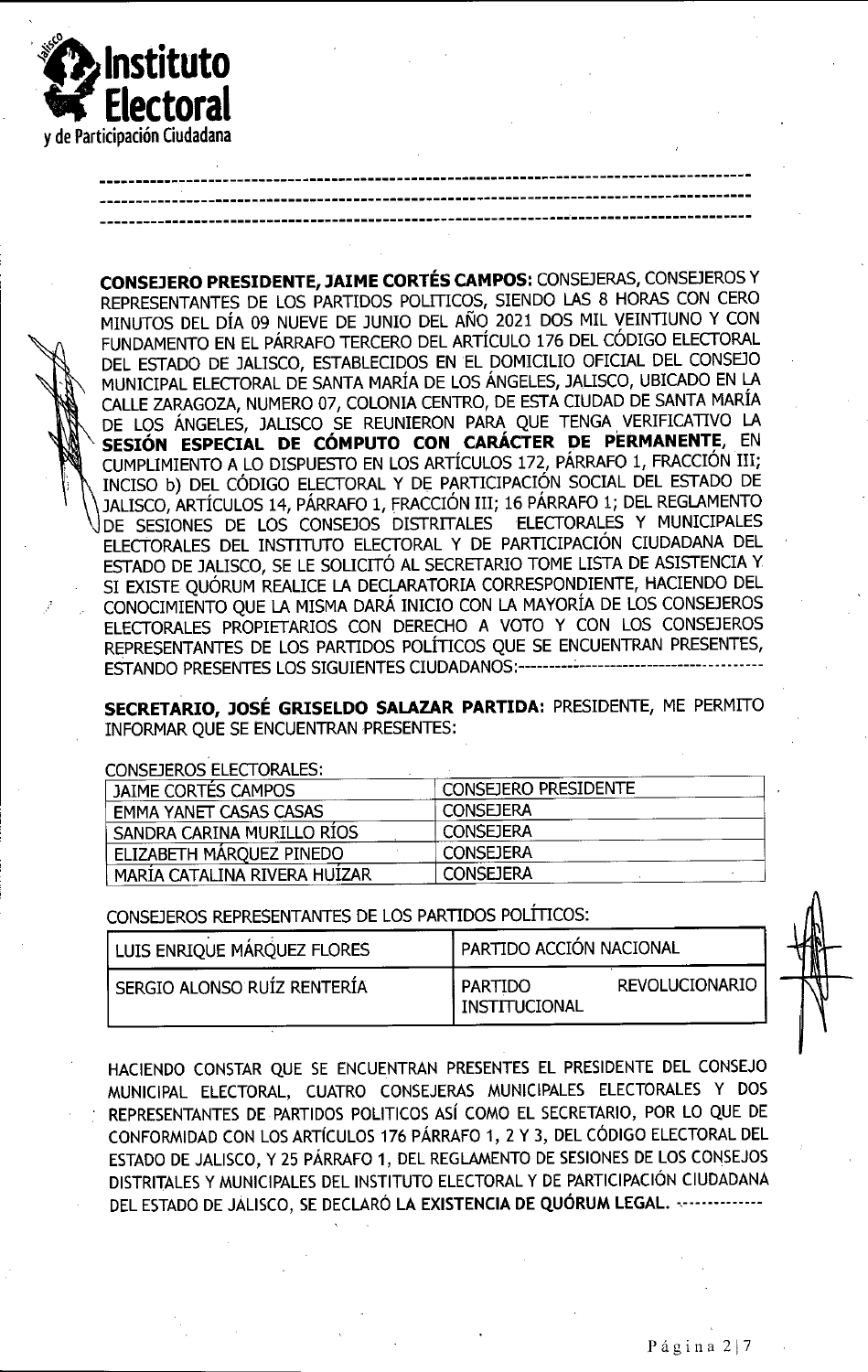

**CONSEJERO PRESIDENTE, JAIME CORTES CAMPOS:** POR LO TANTO, SE ENCUENTRA FORMALMENTE INSTALADA LA SESION ESPECIAL, CONTINUE SECRETARIO.

**SECRETARIO, JOSE GRISELDO SALAZAR PARTIDA:** EL SIGUIENTE ASUNTO ES LA LECTURA DEL ORDEN DEL DIA:

1. LISTA DE ASISTENCIA Y DECLARACIÓN DE QUÓRUM LEGAL.

> 2. APROBACION DEL ORDEN DEL DIA.

3. DECLARATORIA FORMAL DE INSTALACIÓN EN SESIÓN ESPECIAL CON CARÁCTER DE PERMANENTE PARA REALIZAR EL CÓMPUTO MUNICIPAL.

\ 4. INFORME DEL PRESIDENTE DEL CONSEJO DE LOS ACUERDOS TOMADOS EN LA SESIÓN EXTRAORDINARIA DEL DÍA OCHO DE JUNIO DE 2021.

5. EXPLICACIÓN DEL PRESIDENTE SOBRE LA DEFINICIÓN DE VALIDEZ O NULIDAD DE LOS VOTOS.

6. CÓMPUTO PARA LA ELECCIÓN DE MUNÍCIPES.

7. ELABORACION Y FIRMA DEL ACTA DE COMPUTO MUNICIPAL.

8. FIJACIÓN EN EL EXTERIOR DE LA SEDE DEL CONSEJO DEL CARTEL CON LOS RESULTADOS DE LA ELECCION.

**CONSEJERO PRESIDENTE, JAIME CORTES CAMPOS:** CONSEJERAS Y CONSEJEROS A SU CONSIDERACION EL ORDEN DEL DIA.

**CONSEJERO PRESIDENTE, JAIME CORTES CAMPOS:** EN VIRTUD DE NO HABER CONSIDERACION ALGUNA, LE PIDO SECRETARIO, CONSULTE EN **VOTACION ECONOMICA** SI SE APRUEBA EL ORDEN DEL DIA.

**SECRETARIO, JOSE GRISELDO SALAZAR PARTIDA:** CONSEJERAS Y CONSEJEROS MUNICIPALES, EN VOTACIÓN ECONÓMICA LES CONSULTO SI SE APRUEBA EL ORDEN DEL DÍA EN LOS TÉRMINOS PROPUESTOS. LOS QUE ESTÉN POR LA AFIRMATIVA, SIRVANSE MANIFESTARLO LEVANTANDO LA MANO.

| <b>REGISTRO DE VOTACIÓN</b>   |  | <b>FAVOR CONTRA ABSTENCIÓN</b> |
|-------------------------------|--|--------------------------------|
| <b>EMMA YANET CASAS CASAS</b> |  |                                |
| SANDRA CARINA MURILLO RÍOS    |  |                                |
| MARÍA CATALINA RIVERA HUÍZAR  |  |                                |
| ELIZABETH MÁROUEZ PINEDO      |  |                                |
| JAIME CORTÉS CAMPOS           |  |                                |
| <b>TOTAL</b>                  |  |                                |

**SECRETARIO, JOSE GRISELDO SALAZAR PARTIDA:** SE APRUEBA POR UNANIMIDAD DE VOTOS, CONSEJERO PRESIDENTE.

**SECRETARIO, JOSE GRISELDO SALAZAR PARTIDA:** CONSBERO PRESIDENTE, CONSEJEROS, EL PUNTO NÚMERO 3 DEL ORDEN DEL DÍA ES LA DECLARATORIA FORMAL DE INSTALACIÓN EN SESIÓN ESPECIAL CON CARÁCTER DE PERMANENTE PARA REALIZAR EL COMPUTO MUNICIPAL.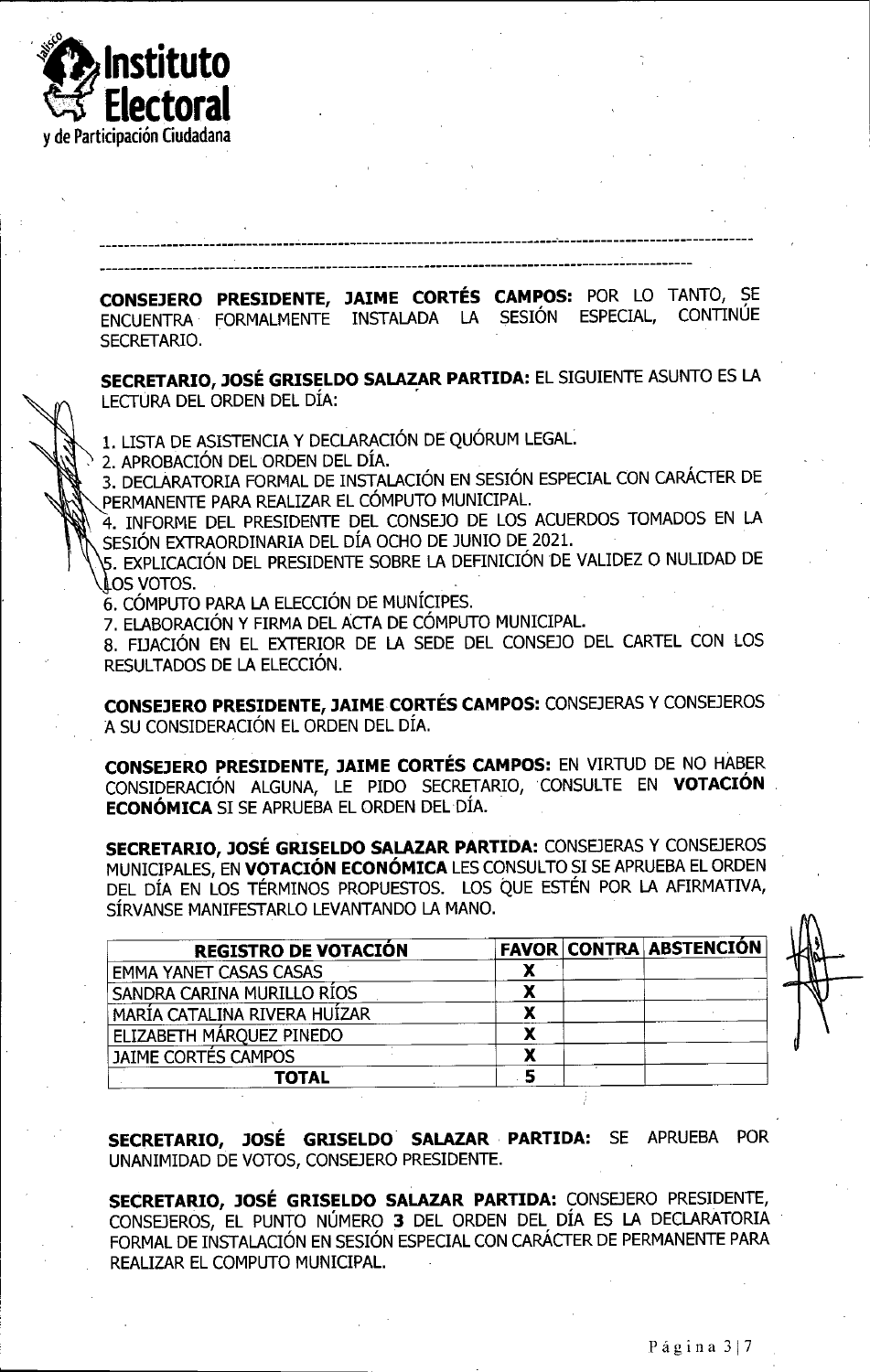

**CONSE3ERO PRESIDENTE, JAIME CORTES CAMPOS:** SENORAS Y SENORES CONSEJEROS, TOMANDO EN CONSIDERACION LA NATURALEZA DEL COMPUTO MUNICIPAL QUE SE LLEVARA A CABO EN ESTA FECHA, ASI COMO LA OBLIGACION DE ESTE ORGANO ELECTORAL DE VIGILAR EL DESARROLLO DE LA MISMA, CON FUNDAMENTO EN LO PREVISTO EN LOS ARTICULOS 166 PARRAFO 1, FRACCION III; 372; 373; 374, 375, Y DEMAS APLICABLES DEL CODIGO ELECTORAL DEL ESTADO DE JALISCO; TITUTLO IX, DE LOS LINEAMIENTOS QUE REGULAN EL DESARROLLO DE LAS SESIONES DE CÓMPUTOS DISTRITALES Y MUNICIPALES DEL INSTITUTO ELECTORAL Y DE PARTICIPACION CIUDADANA DEL ESTADO DE JALISCO, DECLARA ESTE CONSEJO MUNICIPAL ELECTORAL EN SESION PERMANENTE, PARA REALIZAR LOS COMPUTOS MUNICIPALES RESPECTIVOS. EN ESE SENTIDO LE FIDO AL SECRETARIO PASAR AL SIGUIENTE PUNTO DEL ORDEN DEL DIA.

**SECRETARIO, JOSE GRISELDO SALAZAR PARTIDA:** EL PUNTO NUMERO 4 DEL ORDEN DEL DIA ES EL INFORME DEL PRESIDENTE DEL CONSEJO MUNICIPAL DEL ACUERDO TOMADO EN LA SESIÓN EXTRAORDINARIA DEL DÍA OCHO DE JUNIO DE DOS MIL VENTIUNO.

**CONSEJERO PRESIDENTE, JAIME CORTES CAMPOS:** DOY CUENTA DEL ACUERDO E INFORMA QUE SE MANIFIESTA QUE NO EXISTE LISTA DE CASILLAS CUYA VOTACIÓN SERA OBJETO DE RECUENTO POR CAUSALES LEGALES, DURANTE EL PROCESO ELECTORAL CONCURRENTE 2020-2021. (ANEXO 1). CONTINUE SECRETARIO.

**SECRETARIO, JOSE GRISELDO SALAZAR PARTIDA:** EL PUNTO NUMERO 5 PUNTO DEL ORDEN DEL DÍA EXPLICACIÓN DEL PRESIDENTE SOBRE LA DEFINICIÓN DE VALIDEZ 0 NULIDAD DE LOS VOTOS.

**CONSEJERO PRESIDENTE, JAIME CORTES CAMPOS:** MUCHAS GRACIAS SECRETARIO. CONSEJEROS, CONSEJERAS, REPRESENTANTES DE PARTIDO, HAGO DE SU CONOCIMIENTO QUE CON EL OBJETO FACILITAR LA INTERPRETACIÓN DEL SENTIDO DEL VOTO RESERVADO, BUSCANDO ATENDER SIEMPRE A LA INTENCIONALIDAD DE LA VOLUNTAD DEL ELECTOR EN EL EJERCICIO DEL SUFRAGIO, EL INSTITUTO ELECTORAL DEL ESTADO DE JALISCO, IMPLEMENTA EL "CUADERNILLO DE CONSULTA PARA VOTOS VALIDOS Y VOTOS NULOS PARA EL DESARROLLO DE LA SESION ESPECIAL DE COMPUTOS DISTRITALES Y MUNICIPALES" QUE CONTIENE LA DESCRIPCIÓN ILUSTRADA DE LOS CASOS EN QUE LOS VOTOS DEBEN CONSIDERARSE VALIDOS, ASI COMO DE AQUELLOS EN QUE DEBAN SER CALIFICADOS COMO NULOS, DE CONFORMIDAD CON LOS ARTICULOS 305 DEL CODIGO ELECTORAL DEL ESTADO DE JALISCO, 288 Y 291 DE LA LEY GENERAL DE INSTITUCIONES Y PROCEDIMIENTOS ELECTORALES, ASI COMO PRECEDENTES DICTADOS POR LA SALA SUPERIOR DEL TRIBUNAL ELECTORAL DEL PODER JUDICIAL DE LA FEDERACION, MISMO QUE SERVIRA DE GUIA PARA EL DESARROLLO DE LA PRESENTE SESION. EN ESTE SENTIDO, SE CONSIDERA VOTO VALIDO AQUEL EN EL QUE EL ELECTOR HAYA MARCADO UN SOLO RECUADRO EN EL QUE SE CONTENGA EL EMBLEMA DE UN PARTIDO POLITICO 0 CANDIDATO INDEPENDIENTE; EL QUE SE MANIFIESTE ANOTANDO UN NOMBRE CON APELLIDO 0 APELLIDOS DEL CANDIDATO REGISTRADO EN EL ESPACIO PARA CANDIDATOS NO REGISTRADOS 0 AQUEL EN EL QUE EL ELECTOR HAYA MARCADO MAS DE UN RECUADRO EN LOS QUE SE CONTIENEN DOS O TRES EMBLEMAS DE LOS PARTIDOS POLÍTICOS DE COALICIÓN ENTRE SÍ. ES VOTO NULO AQUÉL EXPRESADO POR UN ELECTOR EN UNA BOLETA DEPOSTTADA EN LA URNA, SIN QUE HUBIERA MARCADO NINGÚN CUADRO QUE CONTENGA EL EMBLEMA DE UN PARTIDO POLÍTICO; CUANDO EL ELECTOR MARQUE DOS 0 MAS CUADROS SIN QUE EXISTA COALICION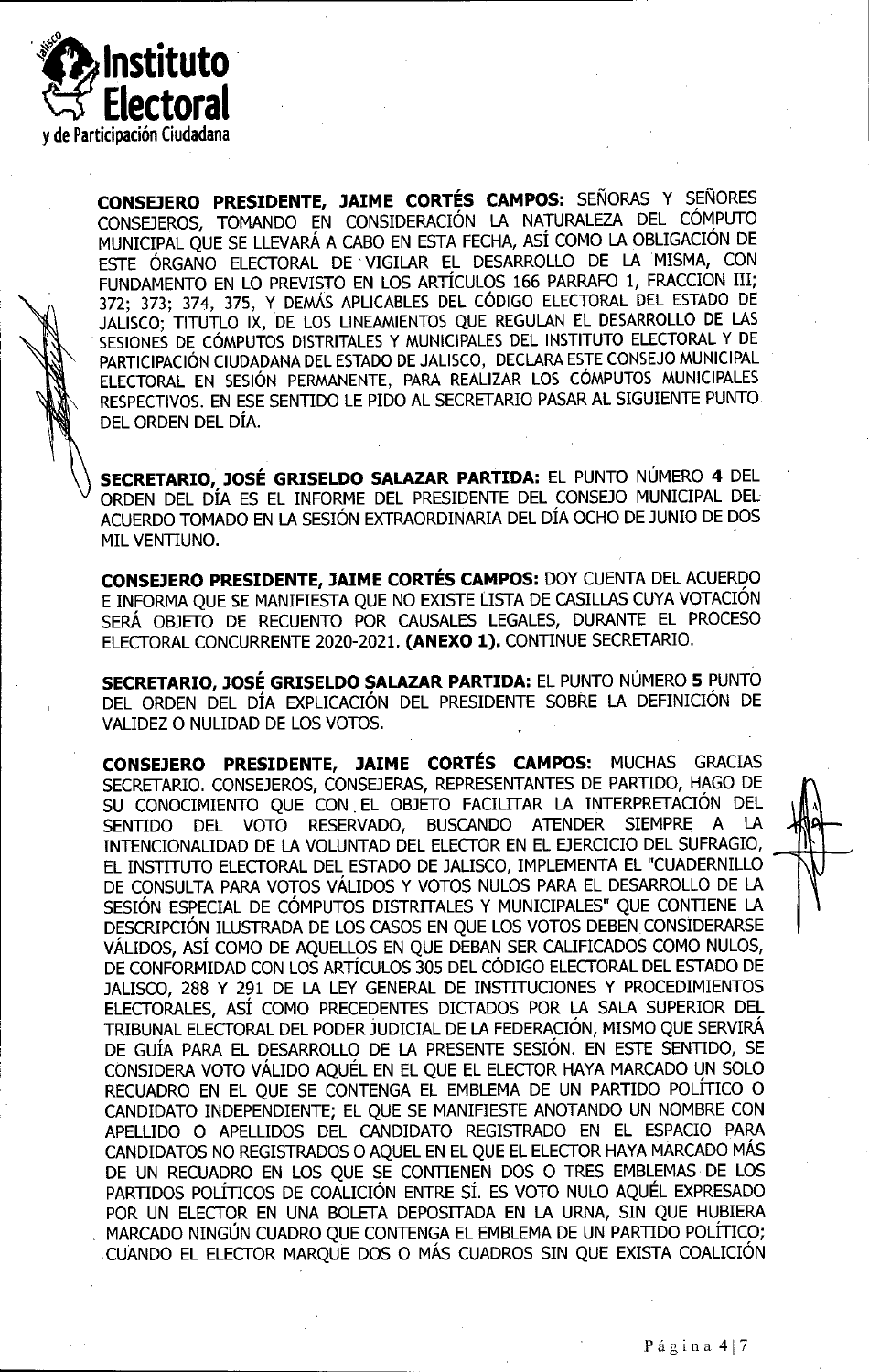

ENTRE LOS PARTIDOS CUYOS EMBLEMAS HAYAN SIDO MARCADOS; 0 EN SU CASO, AQUEL EMITIDO EN FORMA DISTINTA A LA SENALADA COMO VOTO VALIDO. SECRETARID, LE SOLIGTE DE CUENTA A SIGUIENTE PUNTO DEL ORDEN DEL DIA.

**CONSEJERO PRESIDENTE, JAIME CORTES CAMPOS:** CONTINUAMOS CON LA SESIÓN SECRETARIO LE SOLICITO DE LECTURA AL SIGUIENTE PUNTO DEL ORDEN DEL DIA.

**SECRETARIO, JOSE GRISELDO SALAZAR PARTIDA:** EL PUNTO 6 DEL ORDEN DEL DIA, REALIZACION DE COMPUTO PARA LA ELECCION DE MUNICIPES.

**CONSEJERO PRESIDENTE, JAIME CORTES CAMPOS:** SIENDO LAS 08 HORAS CON 45 MINUTOS DEL DIA 09 DE JUNIO DE DOS MIL VEINTIUNO SE PROCEDE A LA APERTURA DE LA BODEGA DONDE SE ENCUENTRAN RESGUARDADOS LOS PAQUETES ELECTORALES DE LA ELECCION DE MUNICIPES CON LA FINALIDAD DE REALIZAR EL \COMPUTO MUNICIPAL DE SANTA MARIA DE LOS ANGELES, JALISCO. SE PROCEDE A J5USTRAER DE LA BODEGA LOS PAQUETES ELECTORALES EN ORDEN ASCENDENTE PARA HACER LA COMPULSA DE ACTAS EN EL PLENO. SENALANDO AL EFECTO LA MECANICA DEL CANTO PARA VERIFICAR Y COTEJAR LOS RESULTADOS, SE EXTRAERA DEL INTERIOR DE CADA SOBRE EXPEDIENTE ELECTORAL EL APARTADO DE ESCRUTINIO Y CÓMPUTO, EL ACTA DE LA JORNADA ELECTORAL, ESCRITOS DE PROTESTA (SI EXISTIERAN) INCIDENTES, ETC. CON LA FINALIDAD DE FORMAR EL EXPEDIENTE ELECTORAL.-------------------------------------------------- ---------------------------—7--------------

PROCEDIENDO A HACER EL COMPUTO DE LA CASILLA **2157 BASICA** SI ESTA EL ACTA ORIGINAL DE ESCRUTINIO Y CÓMPUTO, REALIZANDO EL COTEJO, EN VISTA DE NO HABER NINGUNA INCONSISTENCIA, TACHADURAS, 0 ALTERACIONES EVIDENTES, SE CANTARON LOS RESULTADOS; CONTINUANDO CON LA SIGUIENTE SECCION. CASILLA **2158 BÁSICA, SE ENCONTRÓ ACTA ORIGINAL DE ESCRUTINIO Y CÓMPUTO SE COTEJA** ORIGINAL Y COPIAS CON LOS REPRESENTANTES CANTANDO LOS RESULTADOS, EN VISTA DE NO HABER NINGUNA INCONSISTENCIA; TACHADURAS SIGUIENTE SECCION, **CASILLA 2158 CONTIGUA 01** ACTA ORIGINAL DE ESCRUTINIO Y COMPUTO, COTEJANDO Y COMPARANDO RESULTADOS, SE REALIZO LA ACLARACIÓN SOBRE LA TOTALIDAD DE VOTOS, (351) QUE NO ERA CONGRUENTE CON LA SUMATORIA ANTE "I LOS INTEGRANTES DEL CONSEJO, EN VISTA DE QUE LOS REPRESENTANTES DE LOS PARTIDOS POLITICOS MANIFESTARON QUE QUEDARA EN ACTA LA SUMATORIA CORRECTA, SIENDO EL RESULTADO DE 350 VOTOS EMITIDOS EN DICHA CASILLA. CONTINUEMOS CON LA SIGUIENTE SECCION. **CASILLA 2159 BASICA** ACTA ORIGINAL DE ESCRUTINIO Y COMPUTO, COTEJANDO Y COMPARANDO RESULTADOS CON EL ACTA ORIGINAL Y COPIAS DE LOS REPRESENTANTES DE PARTIDO RESULTANDO QUE NO EXISTE NINGUNA INCONSISTENCIA, TACHADURA O ALTERACION. SIGUIENTE SECCIÓN. **CASILLA 2160 BASICA** ACTA ORIGINAL DE ESCRUTINIO Y COMPUTO SE COTBA EL ORIGINAL CON LAS COPIAS DE LOS REPRESENTANTES DELOS PARTIDOS POLITICOS, NO EXISTE NINGUNA INCONSISTENCIA, TACHADURA O ALTERACION; SIGUIENTÉ SECCION. **CASILLA 2160 EXTRAORDINARIA** ACTA ORIGINAL DE ESCRUTINIO Y CÓMPUTO SE COTEJA EL ORIGINAL CON LAS COPIAS DE LOS REPRESENTANTES DELOS PARTIDOS POLITICOS, NO EXISTE NINGUNA INCONSISTENCIA, TACHADURA 0 ALTERACION. CONTINUANDO CON LA SIGUIENTE SECCION. **CASILLA 2161 BASICA** ACTA ORIGINAL DE ESCRUTINIO Y COMPUTO SE REALIZO LA ACLARACION SOBRE LA TOTALIDAD DE VOTOS, (243) QUE NO ERA CONGRUENTE CON LA SUMATORIA ANTE LOS INTEGRANTES DEL CONSEJO, EN VISTA DE QUE LOS REPRESENTANTES DE LOS PARTIDOS POLITICOS MANIFESTARON QUE QUEDARA EN ACTA LA SUMATORIA CORRECTA, SIENDO EL RESULTADO DE <sup>343</sup> VOTOS EMITIDOS EN DICHA CASILLA. —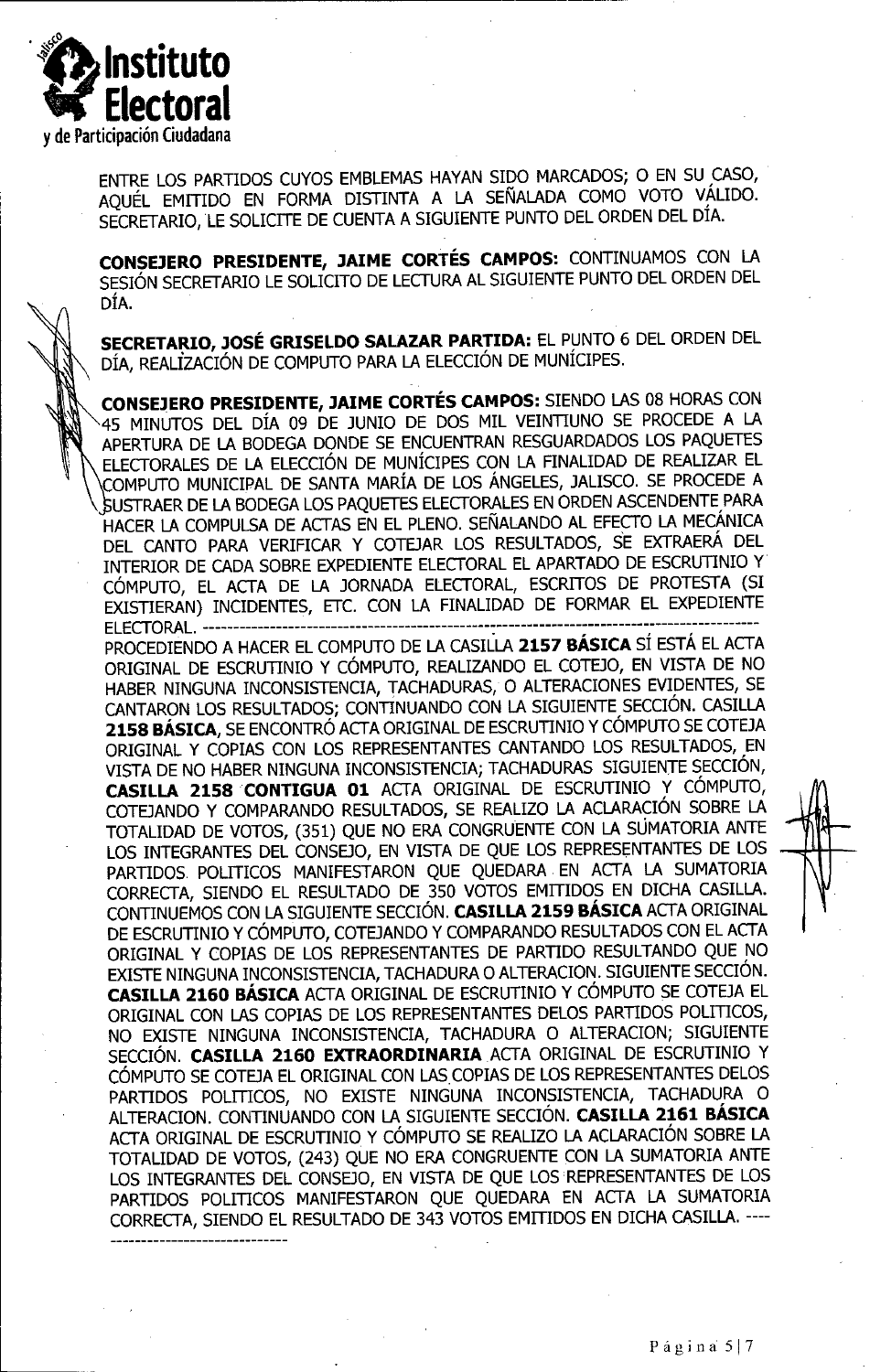

CONCLUYENDO EL TRABAJO DE COMPUTO MUNICIPAL CORRESPONDIENTE A LA COMPULSA DE 07 SIETE ACTAS, DE 07 PAQUETES ELECTORALES CORRESPONDIENTES A LAS 07 CASILLAS INSTALADAS EL DIA DEL PROCESO ELECTORAL DEL PASADO 06 DE JUNIO DE DOS MIL VEINTIUNO, SECRETARIO CONTINÚE CON EL SIGUIENTE PUNTO DEL ORDEN DEL DIA.

**SECRETARIO. JOSE GRISELDO SALAZAR PARTIDA:** EL PUNTO NUMERO 7 DEL ORDEN DEL DIA ELABORACION Y FIRMA DEL ACTA DE COMPUTO MUNICIPAL.

**.CONSEJERO PRESIDENTE, JAIME CORTES CAMPOS:** MUCHAS GRACIAS, SECRETARIO, COMPANEROS SE PROPONE UN RECESO A PARTIR DE ESTE MOMENTO, CONVOCANDO A REANUDAR A LAS 12:00 DOCE HORAS PARA DAR CONTINUIDAD AL OESARROLLO DE LA SESION.

**CONSEJERO PRESIDENTE, JAIME CORTES CAMPOS:** CONSIDERACIONES A LA PROPUESTA REALIZADA; SECRETARIO CONSULTE A LOS INTEGRANTES CON DERECHO A VOTO, PARA QUE MEDIANTE VOTACIÓN ECONÓMICA MANIFIESTEN EL SENTIDO DE SU VOTO CON RELACIÓN A LA PROPUESTA ANTES REALIZADA, CON EL APERCIBIMIENTO DE QUE EN RAZÓN DE SER UNA SESIÓN ESPECIAL CON CARÁCTER DE PERMANENTE, PARA EL CASO DE QUE SURGIERA ALGUNA<br>STILIACIÓN EXTRAQUIDIMADIA QUE REQUIRIERA LA REANUDACIÓN CON SITUACIÓN EXTRAORDINARIA QUE REQUIRIERA LA REANUDACIÓN CON ANTICIPACIÓN, LA MISMA SE REANUDARÍA CON ANTICIPACIÓN AL NO HABER

**SECRETARIO, JOSE GRISELDO SALAZAR PARTIDA:** CONSEJEROS ELECTORALES, EN VOTACIÓN ECONÓMICA SE CONSULTA SI SE APRUEBA EL RECESO PROPUESTO, CONVOCANDO A REANUDAR LA SESION A LAS 12:00 DOCE HORAS DEL DIA EN QUE SE ACTÚA, CON LA PREVENCIÓN DE QUE, DEBIDO A SER UNA SESIÓN ESPECIAL CON CARACTER DE PERMANENTE, PARA EL CASO DE QUE SURGIERA ALGUNA SITUACION EXTRAORDINARIA QUE REQUIRIERA LA REANUDACIÓN CON ANTICIPACIÓN, LA MISMA SE REANUDARIA CON ANTICIPACION

LOS QUE ESTÉN POR LA AFIRMATIVA, SÍRVANSE MANIFESTARLO EN LA FORMA ACOSTUMBRADA. SE APRUEBA POR UNANIMIDAD DE VOTOS, CONSEJERO PRESIDENTE.

| <b>REGISTRO DE VOTACION</b>   |   | <b>FAVOR CONTRA ABSTENCIÓN</b> |
|-------------------------------|---|--------------------------------|
| <b>EMMA YANET CASAS CASAS</b> |   |                                |
| SANDRA CARINA MURILLO RÍOS    |   |                                |
| MARÍA CATALINA RIVERA HUIZAR  |   |                                |
| ELIZABETH MÁROUEZ PINEDO      |   |                                |
| JAIME CORTÉS CAMPOS           | ́ |                                |
| TOTAL                         |   |                                |

**CONSEJERO PRESIDENTE, JAIME CORTES CAMPOS:** SE DECRETA EL RECESO PARA VOLVER A INICIAR LA SESIÓN A LAS 12:00 PM HORAS.